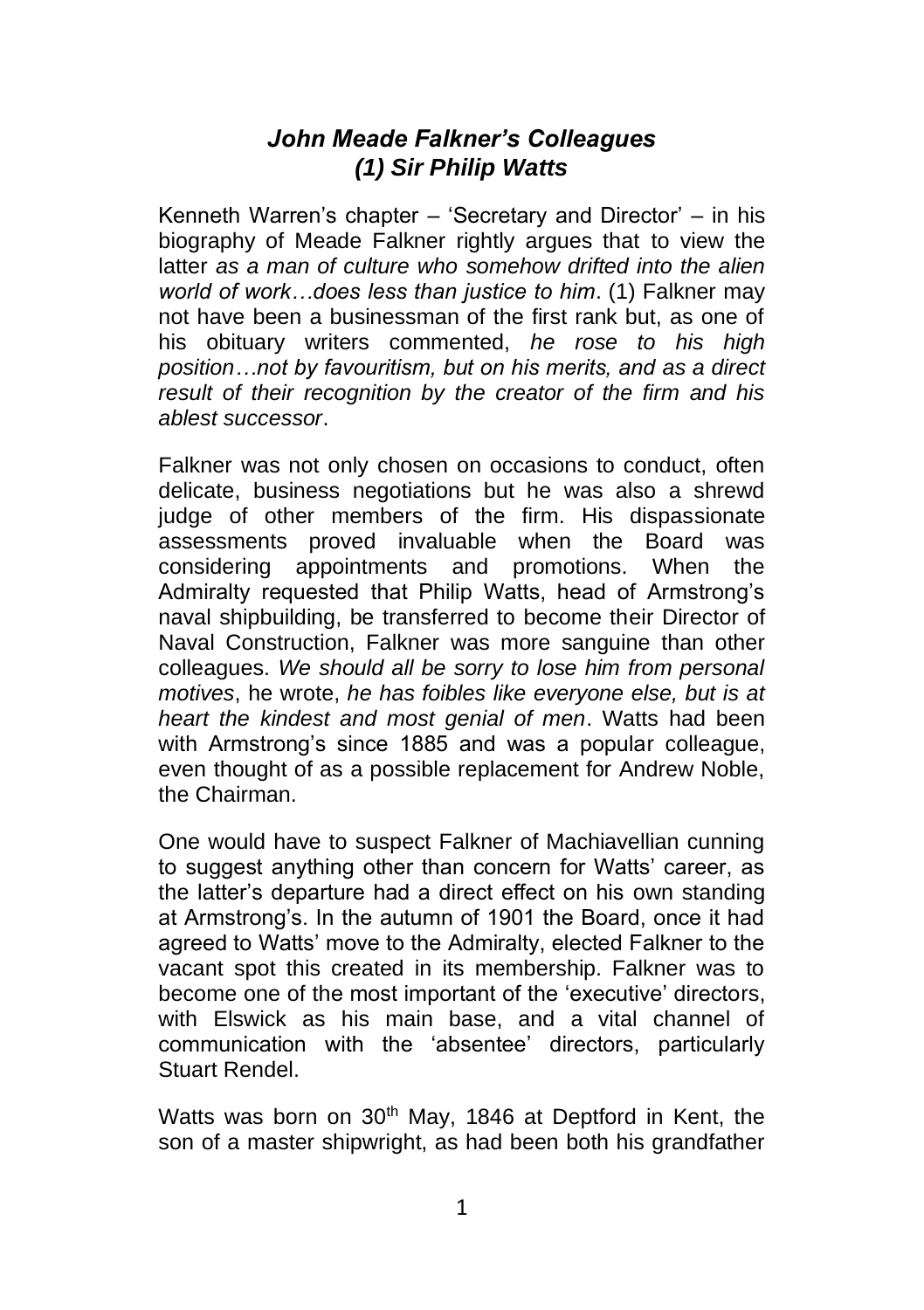and great-grandfather (the latter being involved in the construction of *H.M.S. Victory*). He was educated at the Dockyard School in Portsmouth and was apprenticed in 1860 as a shipwright in the royal dockyard. By 1866 he was sent by the Admiralty to the Royal School of Naval Architecture and Marine Engineering at South Kensington, London. Leaving, with the title of Fellow, in April 1870, he returned to work at the Admiralty. He remained there, building up a reputation as a fine designer of ships, until his appointment to Armstrong's at Elswick as naval designer and general manager.

Watts' ships soon gained a reputation for their speed in relation to their displacement and for their extensive firepower. The Japanese battleships *Yashima* and **Hatsuse**, and the cruisers *Iwate*, *Idzumo*, *Tokiwa* and *Asama*, and the Italian cruiser *Piemonte*, were designed by his team. In the steadily deterioration of international relations of the turn of the century, it was no real surprise when the Admiralty asked him to return.



On Monday, 9<sup>th</sup> June 1902 Watts' friends and colleagues at Elswick gave him a royal sending off.

The Dinner was held at the Station Hotel in Newcastle and was a nine course affair.

*Blanchaille au Citron* was followed by *Selle d'Agneau à la Broche*, then *Bombe Créole, Laitances de Harang* and *Dessert*.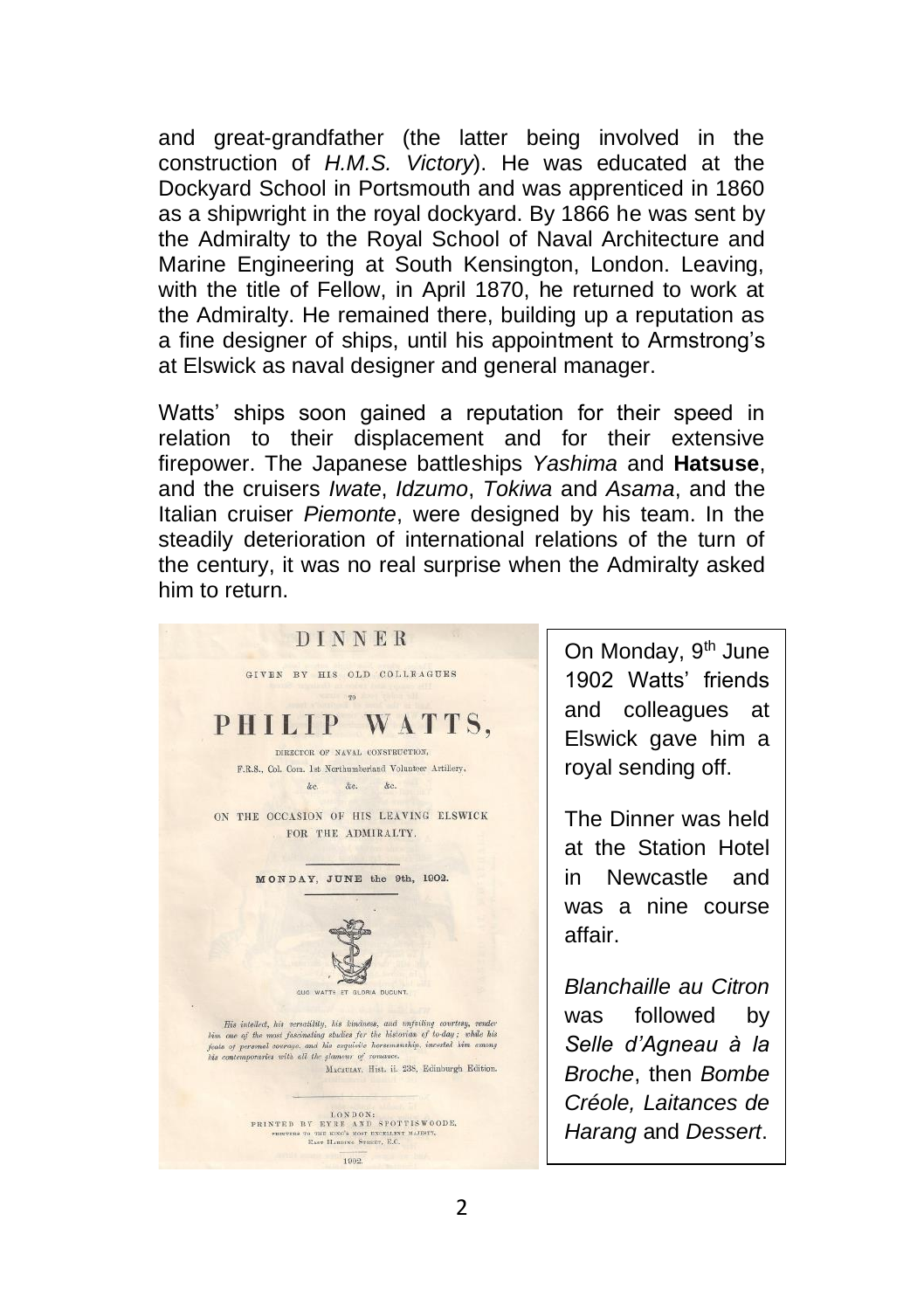More interestingly, the huge Dinner Menu included this poem. It reads remarkably as if it was penned by Falkner, although it could have been by Cochrane, another gifted versifier.

## THE PHANTOM FLEET.

Thrice, where Newbiggin surges beat, The wondering tripper saw His camp; and twice in Grainger Street He nobly took the straw. And in the hour of England's fears, When war his views enlarged, He raised two hundred Volunteers, And costs to Ordnance charged. From Buenos Avres to Peru. The wide world knows his fame: The sulphurous echoes of Yalu Have noised abroad his name. The roll-call of his ships complete 'Twere tedious to relate, Yet more to tell that ghostly fleet That sails in estimate. A shadowy squadron still they lag, In some remote lagoon; Still fainter floats their phantom flag Beneath the waning moon. The fleet the swarthy Spaniard Proposed, with promise fair, A dozen battle-ships to guard His castles in the air. The craft mysterious agents seek. For unknown clients' need; Protected cruisers for the Greek, To balk the Russian's greed. And still, their number to increase, In secret anchorage lurks His last projected masterpiece: The warship for the Turks. What need to tell how Walker sought His aid for oil galleons; For princely tankers, petrol fraught, Or thirty-knot caissons? 'Tis over now; no more at noon The clerk enraptured hears, On telephonic wires, the tune Of "British Grenadiers." No more on Elswick boards his feet In double shuffle play; A wider staging, as is meet, His rôle demands to-day. The grateful mistress of the sea Her laurel crown allots, And we agree, with three times three, Director Colonel Watts.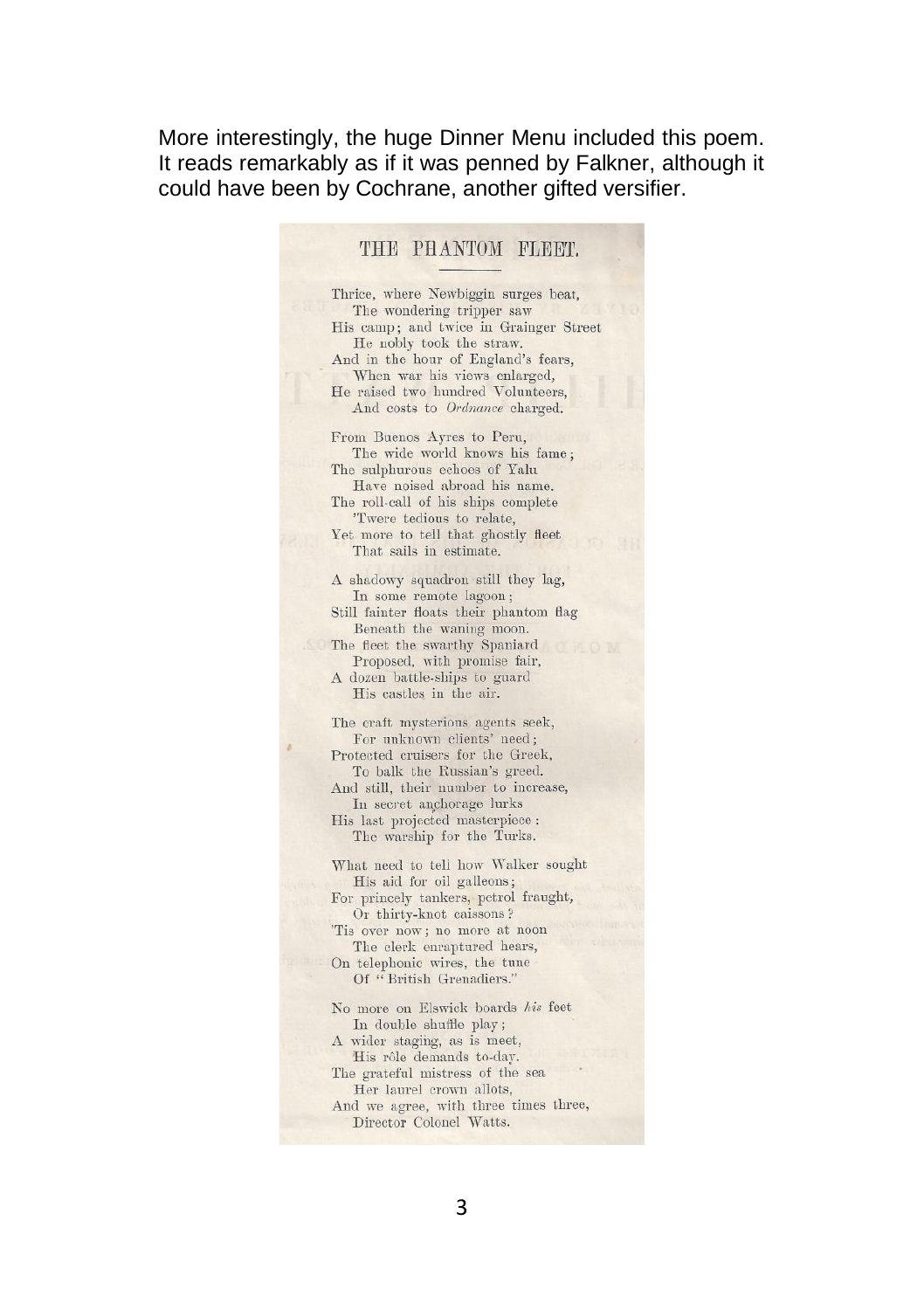

Also included in the splendid Menu was this (*Punch*-like?) line drawing of the noble Watts being dragged away by Britannia, prodded by Neptune.

Watts was soon to make his mark at the Admiralty; appointed director of naval construction at the time the *King Edward VII* class of battleships were in the making, he argued that they were not sufficiently powerful enough. Supported by the newly appointed First Sea Lord, Sir John Fisher, Watts proposed a new series of 'dreadnoughts', powered by steam turbines and boasting ten 12" guns. Sea trials on the first *Dreadnought* were held in 1906.





 **Philip Watts, K.C.B. Sir Philip Watts**  *Vanity Fair***, 1910 Drawn by Spy**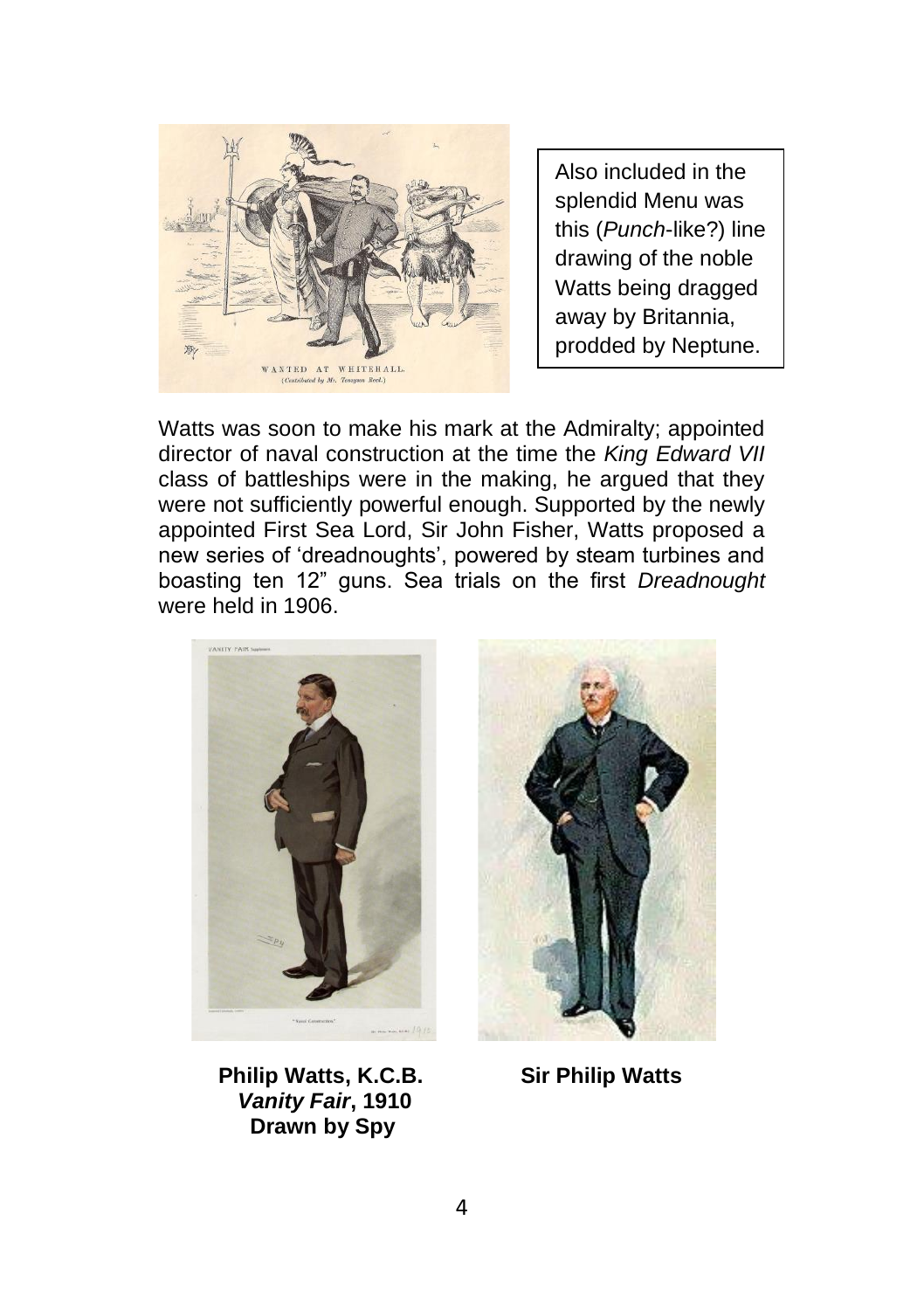Watts' designs for battle cruisers were equally important and, by the beginning of the Great War, nearly all those in service with the Royal Navy were from his design. In 1907 *Indomitable, Inflexible* and *Invincible* were launched, followed by the *Indefatigable* class in 1909. Watts also made major improvements to the designs of destroyers and light cruisers. At the Battle of Jutland in May 1916, 29 of the 34 British battleships and battle cruisers were of his design.

By 1914, Watts was a well-respected naval designer, who had become a Fellow of the Royal Society in 1900 and had been awarded the KCB in 1905. In 1912 he had taken a directorship at his old firm of Armstrong's. As early as August 1910, Falkner was writing to Stuart Rendel, *what would be your view as to Sir P. Watts being one of our nominees (on the Board at Beardsmore's, another shipbuilding enterprise) when (or if) he leaves the Admiralty. He would be a very useful man to look after our interests at the Dalmuir shipyard. But perhaps he is too good a man, and it might be dangerous to bring him into connection with them*.

Nothing happened on that occasion, but by September 1911, other directors (Stuart Rendel and his son-in-law Henry Gladstone), desperate for 'new blood' (2), were hoping to persuade Watts onto the main Board at Elswick as 'an able man' to support their attempts to improve an ailing company. By October it was agreed by the Board, including Falkner, that Watts should be established in Armstrong's London office.

When Falkner became Chairman of Armstrong's in November 1915, after Sir Andrew Noble's death the month before (Rendel had died in 1913), he was to lean heavily on the 'new men' who had been appointed in 1912. Watts' career experience and his recent links with the Admiralty were to prove invaluable throughout the Great War. Adjusting to peacetime circumstances was always going to be difficult and the Board were actively planning for them as early as 1916. Watts was reporting on negotiations to build liners, but the Armstrong Whitworth shipyards were to see their workforce plummet from 9,001 in November to 3,865 by May 1924.